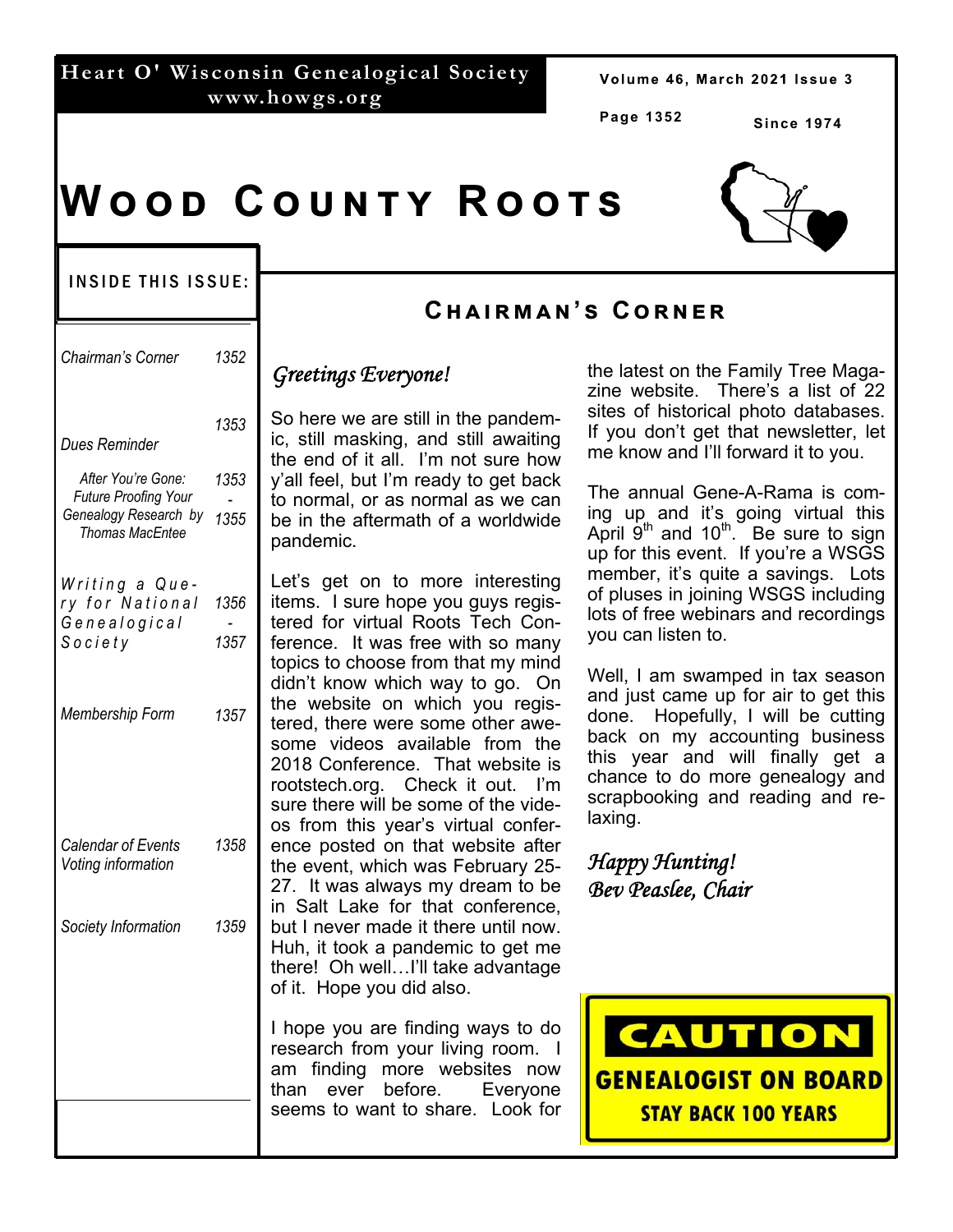## **Oඎඎඑඋඍකඛ**

 Officers were voted in at the end of last year to take us on into the new year. Please help the officers out in any way that you can. Our society is only as strong as its members.

Chairman: Bev Peaslee

Vice Chairman: Wayne Peters

Secretary: Sue Miller & Myra Sweet

Treasurer: Tina Krummel

Trustee: Mary Moss

## **Dues!**

 It's that time of year again—your annual dues are payable now. Our membership year runs from **August 1 through July 31.** 

 Check your newsletter label. The line above your name has the expiration date of your membership. There is a membership form on page 1357 of this newsletter. Please check with Tina, our treasurer, on the status of your membership.

## Navigating the Seven C's of Genealogy

**by Thomas MacEntee** of Abundant Genealogy http://abundantgenealogy.com abundantgenealogy@gmail.com

Are you new to genealogy and family history, but don't know where to start? Or have you been doing genealogy for years, but you find yourself wandering aimlessly, with no real focus and no real results? Most people need a plan when they want to accomplish something such as tracing their roots. So I've come up with a "roadmap" with seven different focus areas. They're easy to remember, because these seven "concepts" are east to understand, easy to accomplish, and easy to remember.

### **The Seven C's of Genealogy**

- **Clean**: Take inventory of what is in your "genea-cave," get organized and make it easier to find what you need. This also means cleaning up and organizing digital files and folders as well as Internet favorites and bookmarks. Why should you spend time searching for stuff just to get ready to research when you could better spend that time searching for ancestors?
- **Collect**: Create a solid system for capturing information including digital images as well as paperbased document. Become disciplined in saving images and documents IMMEDIATELY and renaming the file to accurately describe the item. Work as if you only have "one pass" on using a source; wring out as much information as possible!
- **Curate**: Review source material to see how it proves or disproves a fact. Write a source citation RIGHT AWAY and don't put it off. Use proven evidence evaluation techniques to determine the reliability of the source. Document, document, document in a research log!
- **Create**: Write a concise proof for specific facts as well as specific ancestral relationships. Write ancestor character sketches based on proven facts. Carry this info over to family history books, photo books, blog posts, calen-

dars and other items to share with family members as well as other researchers.

- **Connect**: Don't become isolated, especially with a dependency on using online resources. Get out and connect with archives and repositories. Connect with other genealogists at conferences and institutes. Use online resources such as Facebook groups, DNA matching communities and more to keep connecting.
- **Conserve**: Don't forget to focus on preserving your work for future generations. This includes creating backup copies of data, scanning and digitizing images as well as videos, slides and audio tapes. Create a "successorship" plan so that a family member, another researcher or a genealogy society can inherit your work and carry the torch forward.
- **Continue**: Basically the "rinse and repeat" cycle. Continue following the C's especially when it comes to education. Stay on top of the latest technologies, apps and programs. Take time to build a reading list of journals and books related to your research. Attend a genealogy conference or online webinars.

#### **Navigating the Genealogy Cs**

So whether you want to cover one or all of the topics listed above, here are some "how to's" to get the job done. And don't forget to consult the resource list at the end of this handout to get started!

## **Clean**

Having trouble getting organized to even start cleaning? Try following the *Organize Your Family History* website and sign up for their newsletter. Also, join *The Organized Genealogists* group on Facebook for resources. The book *Organize Your Genealogy: Strategies and Solutions for Every Researcher* by Drew Smith is an excellent guide to have on hand. And also consider creating an organized **Genealogy Research**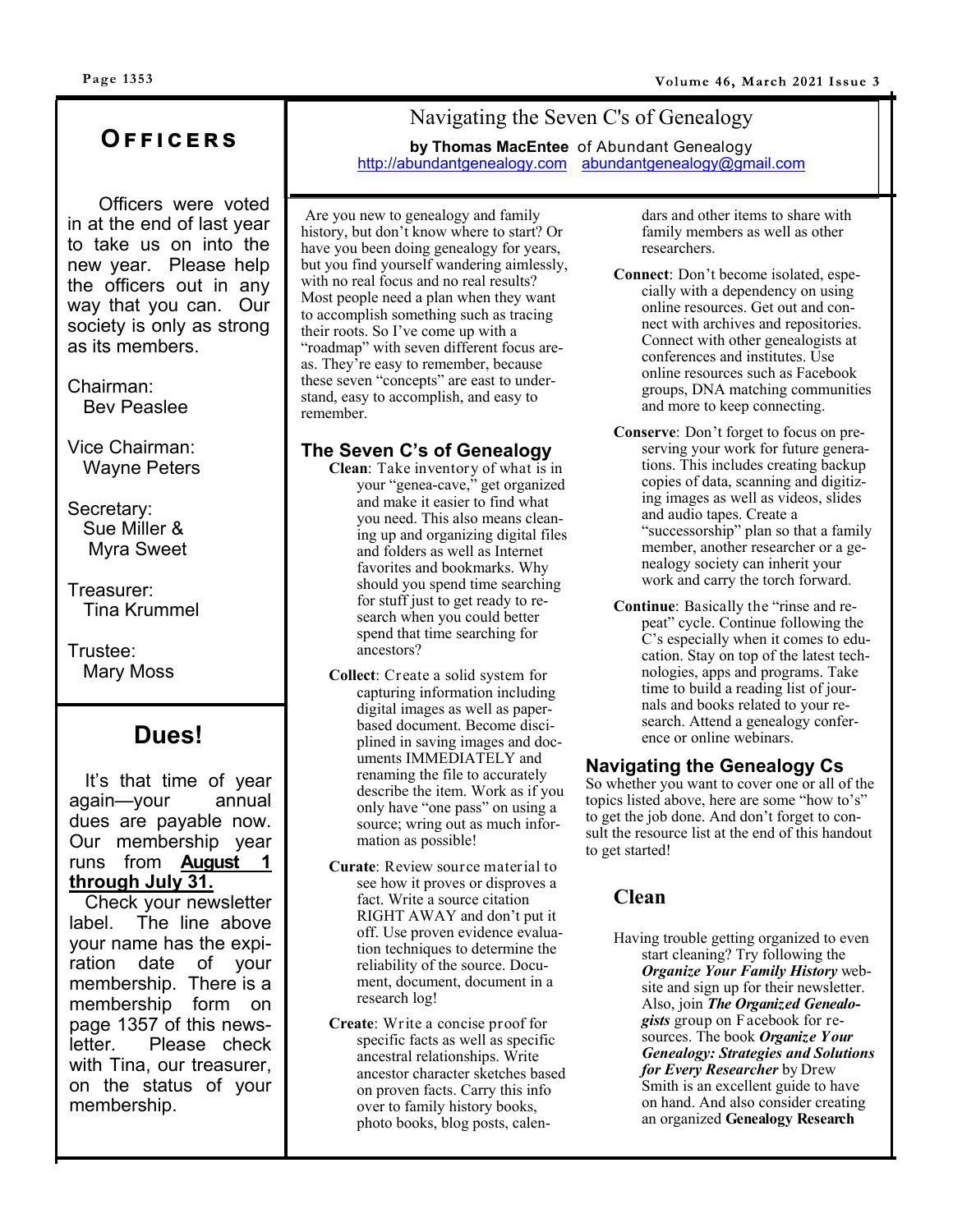# **Continued: Navigating the Seven C's of Genealogy**

**By Thomas MacEntee** 

**Toolbox** with all your favorites and bookmarks as well as the resources you use most. Remember that this is YOUR system of organization you are creating and it has to serve your needs.

## **Collect**

We spend a lot of time and money "finding" stuff either online or traveling to libraries and archives. The best use of your time and money is to "do it right the first time." This means treating that record as if you'll never see it again. So for Ancestry and all other online sites, understand how to save a record image, and don't just store it on their site! Make sure you download it to your computer and give it a recognizable file name. Get in the habit of making sure this is the FIRST thing you do when reviewing a new find! Amy Johnson Crow's article *Why You Should Download Your Files From Ancestry and Every Other Website* make an excellent argument for adding this routine to your research. And check out the article *A Simple Four-Part System for Naming Digital Photo Files* by Denise Levenick which also works for any digital file.

## **Curate**

This is probably the most difficult concept to embrace, especially since it can be time consuming and slow down your research. But instead of flitting from shaky leaf to shaky leaf, you'll actually be documenting your research trail and reducing the need for doovers! Start with using a **Genealogy Research Log** and make sure you consult the free document analysis and source citation resources at Elizabeth Shown Mills' website *Evidence Explained*.

## **Create**

In reality once you've done a reasonable exhaustive search, it is rather easy to write a one page "sketch" of your ancestor with the proven points of research. See the article *Using Biographical Sketches to Engage Family History Readers* by stories to tell for one approach to writing about your ancestors. But don't leave it at that! Consider creating longer documents and even mini-books for those more interesting ancestors. What about photo books and other mementos to share with family members? Check out the free recorded webinar **Ready, Set, Gift!** at the Flip-Pal mobile scanner site for ideas that go beyond the simple write up on your research. Sharing what you've found with family and friends is the best way to ensure others will be interested in your work.

#### **Connect**

While "create" might be difficult, "connect" is probably the easiest especially in today's world of social media and online education tools. Facebook is now what most genealogists use to connect with others when working on genealogy. Katherine Willson's Social Genealogy website has an excellent "**Genealogy on Facebook List**" with thousands of different genealogy-related Facebook groups to join as well as Twitter accounts to follow. And when it comes to education, use the **Online** and **Offline Genealogy Education Resource Lists** at Abundant Genealogy to track the latest

#### **Conserve**

Besides finding our ancestors, we want to leave a legacy to our future generations, right? Again, this is a focus area that you should work on in tandem with research, not just as an after-thought. Check out **Resources for Preserving Family Photos, Slides and Home Movies** for some ideas on which technology works best for digitizing and preserving items.

## **Continue**

This is really a "do it yourself" concept when it comes to what resources to use. We all research differently, we all have different likes and dislikes when it comes to choice of social media, education etc. Think "broad" and be open to new things. If you have trouble tracking projects and areas of focus, check out **Trello**, a free project management program that is easy to use. Consider joining **The Genealogy Do-Over** group on Facebook to stay focused. Melissa Barker, aka "The Archive Lady" posts a new article bi-weekly with advice on preserving family heirlooms. And download **After You're Gone: Future Proofing Your Genealogy** with resources on ensuring that your genealogy research will endure beyond your lifetime.

## **Resources**

*A Simple Four-Part System for Naming Digital Photo Files*

https://www.familytreemagazine.com/ articles/save\_share\_family\_history/familyphotos/a-simple-four-part-system-fornaming-digital-photo-files/

**After You're Gone: Future Proofing Your Genealogy**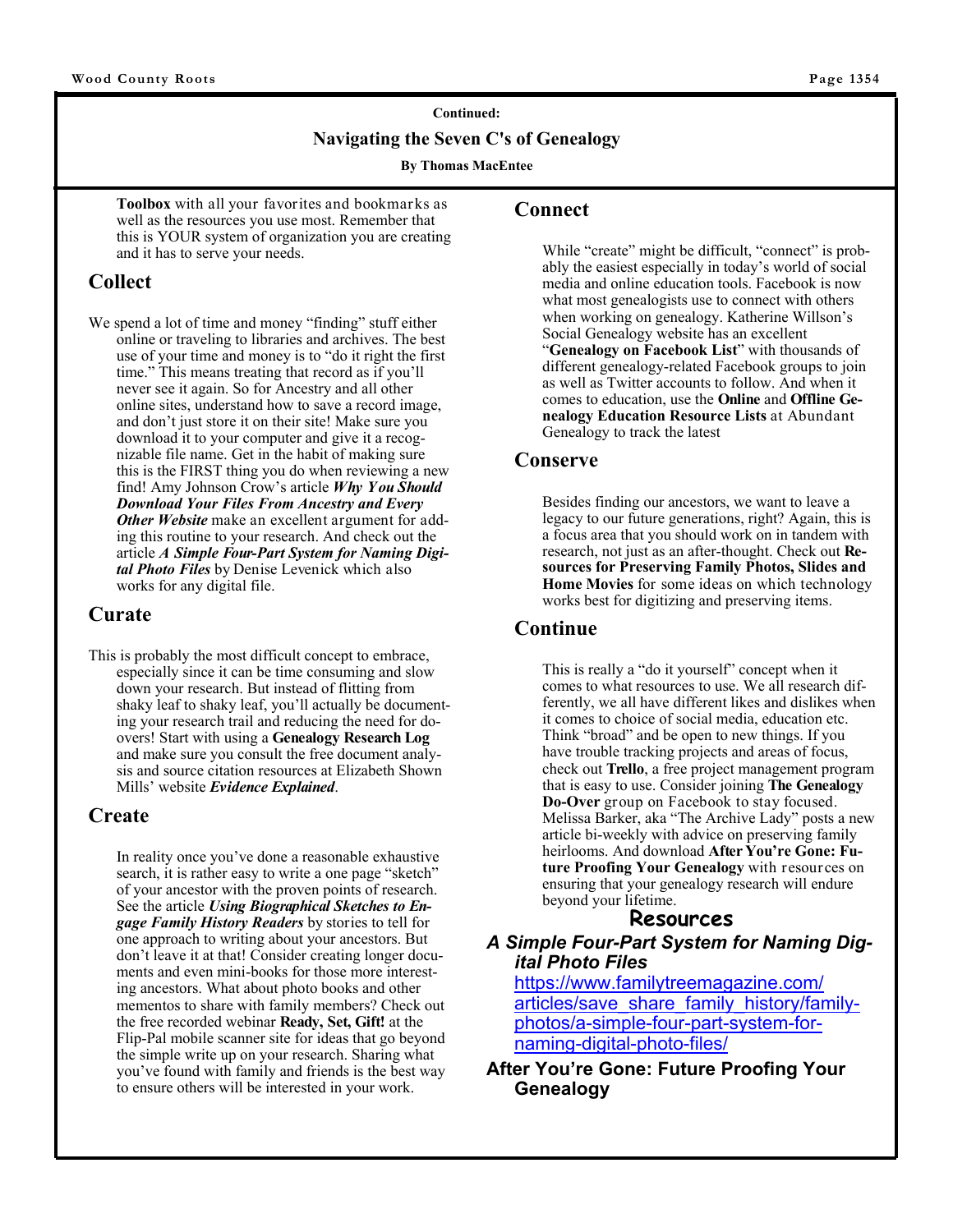By Thomas MacEntee

https://www.genealogybargains.com/ afteryourgonepdf

- **Building a Genealogy Research Toolbox** https://abundantgenealogy.com/genrestools
- **Citing Sources and Evaluating Evidence** https://abundantgenealogy.com/citehandout
- **Evidence Explained: QuickLesson 17: The Evidence Analysis Process Map** https://www.evidenceexplained.com/ content/quicklesson-17-evidence-analysisprocess-map
- **Genealogy On Facebook List** https://socialmediagenealogy.com/ genealogy-on-facebook-list/
- **Genealogy Research Log** https://genealogyresearchlog.com
- **Offline Genealogy Education Resources** https://abundantgenealogy.com/ offlinegenedUS
- **Online Genealogy Education Resources** https://abundantgenealogy.com/ freeonlinegened
- *Organize Your Genealogy: Strategies and Solutions for Every Researcher* https://www.genealogybargains.com/ organizeyourgenealogy-ebook
- **Organize Your Family History** http://organizeyourfamilyhistory.com
- **Ready, Set, Gift!** https://flip-pal.com/videos/webinars/readyset-gift/
- **Resources for Preserving Family Photos, Slides and Home Movies**

https://abundantgenealogy.com/moneysaving-resources-for-preserving-familyphotos-slides-and-home-movies/

**Sample QuickCheck Models** (source citations) https://www.evidenceexplained.com/

content/sample-quickcheck-models

#### **The Archive Lady** https://abundantgenealogy.com/tag/thearchive-lady/

#### **The Genealogy Do-Over** https://www.facebook.com/groups/

genealogydoover/

**The Organized Genealogist** https://www.facebook.com/groups/ organizedgenealogist/

**Trello for Genealogy and Family History** https://www.facebook.com/groups/ trelloforgenealogy/

## *Using Biographical Sketches to Engage Family History Readers*

https://www.storiestotellbooks.com/blog/ using-biographical-sketches-to-engagefamily-history-readers.html

*Why You Should Download Your Files From Ancestry and Every Other Website*

https://www.amyjohnsoncrow.com/whyyou-should-download-your-files-fromancestry-and-every-other-website/

*©2018, copyright Thomas MacEntee. All rights reserved. For more information, please visit Abundant Genealogy at http://abundantgenealogy.com.*]

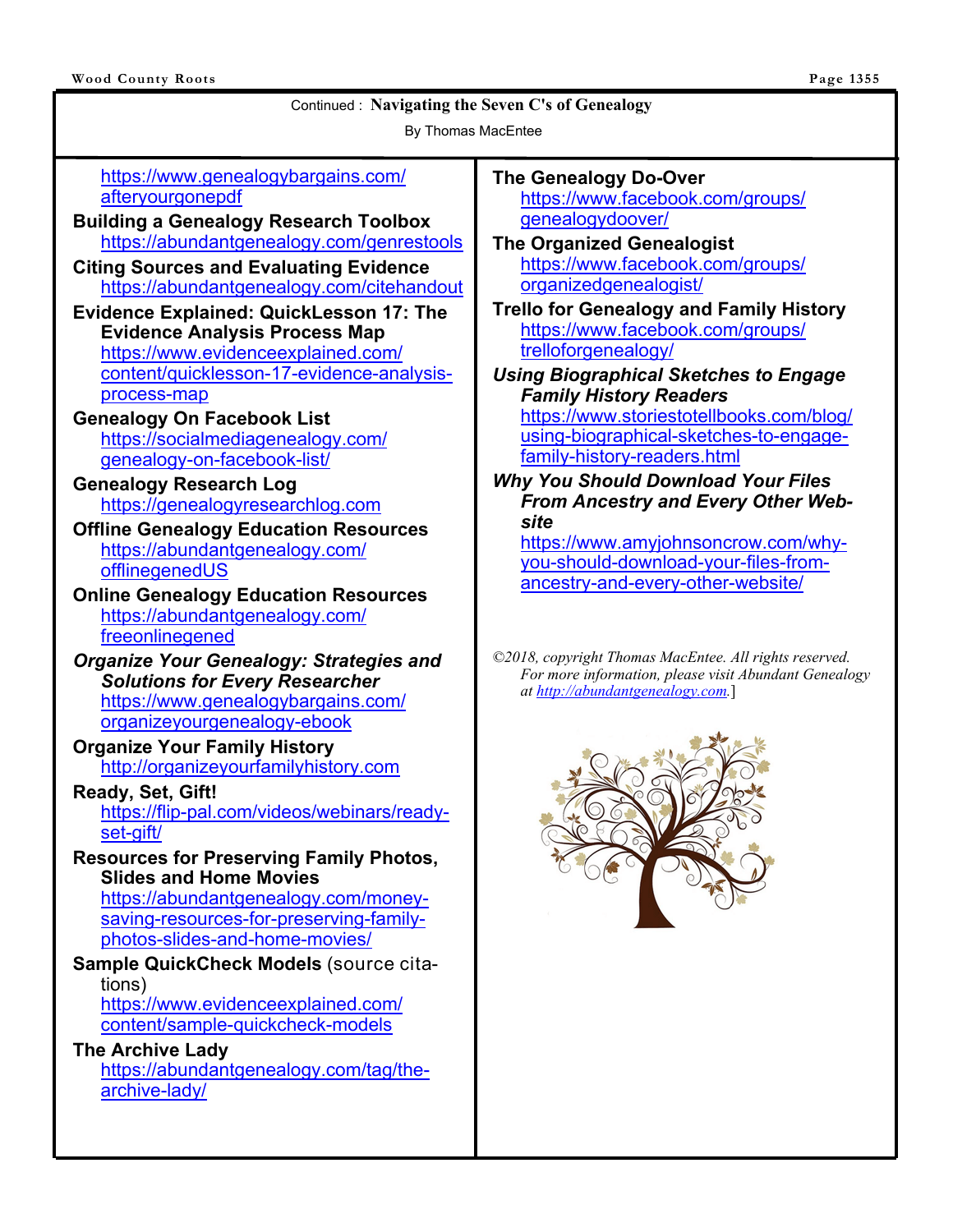# **Writing a Query**

From NGS

I you have every thought about sending in a Query to some of the large National Societies you might want to read this.

## **Posting a Query:**

As a family historian, you will ask for information from other researchers who may be tracing the same family lines. Queries may be published in magazines, genealogical society publications, or online mail lists or forums. Writing a concise short paragraph that clearly defines your question will help readers understand what you want. Follow the hints and use the Query Abbreviations to write an effective query.

Not sure how to write a good query? View an example and read some helpful hints for Writing a Query below.

#### **Good queries are: Clear—Specific—Simple—Concise**

#### **Example:**

Subj: Allen Smith of Barren Co KY, 1821-abt 1857

Researching Allen Smith, b 1821 VA, mov to Barren Co KY bef 1850, m Susan Carter. dpl Metcalfe Co KY abt 1857. Bro of Geo. W. Smith, Civil War veteran. Will share GEDCOM. Email SuzyQ@Smith.com.

#### **How to Start**

Each query should ask a specific question or questions about one particular individual. Clearly state your question right at the start. For example: "Seek bpl/d/m of Allen Smith…" Sometimes you might want to ask a question about a number of people; for example, a husband and wife. If this can be done simply, without causing confusion, it is acceptable. However, if there is no obvious connection between these individuals or if the query becomes too complicated, then submit a separate query for each individual.

#### **Subject Lines**

Subject lines in email queries and on message boards should be short and to the point. Surnames, place names, and dates are all that is necessary. Do not include unnecessary text. More complete details can be provided in the body of the message.

#### **Sentence Beginnings**

Avoid beginning sentences with pronouns; this can cause confusion especially when a number of individuals have been mentioned and it is unclear which one you're referencing. By using actual names to begin sentences, you can avoid ambiguities.

#### **Abbreviations**

If you want to use accepted abbreviations for your query, consult the list of Query Abbreviations below.

abt about aft after aka also known as anc ancestor/ancestry arr arrived b born bap baptized bef before bd birth date bpl birth place bro brother(s) bur buried ca circa cem cemetery cen census ch child(ren) Co County d died dau daughter dd death date desc descendant(s) d/o daughter of dpl death place em emigrated esp especially exch exchange f father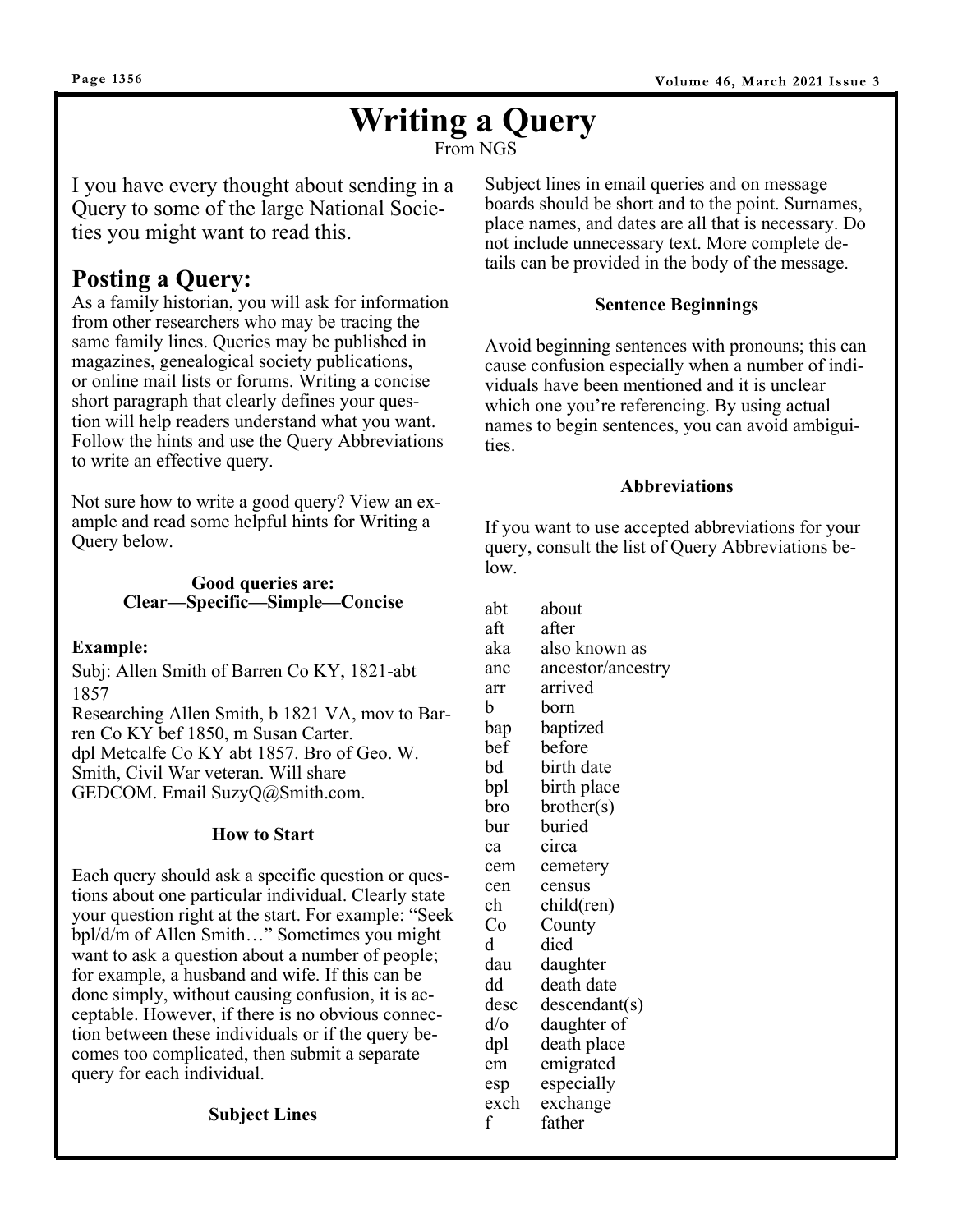## **Writing a Query Continued**

fam family fr from g grand gg great grand h husband imm immigrated incl includes liv lived m married m1 married first md marriage date mo mother mov moved mpl marriage place  $par$  parent(s) poss possibly prob probably r resided re: regarding rel relationship Rev Revolutionary War s son  $sib$  sibling(s) s/o son of vic vicinity

w wife wid widow

#### **What Not to Included**

Any information that is not *directly* related to your query should not be included. It is often tempting to include some of the interesting facts you have discovered about your subjects and to explain your relationship to them, but remember—your goal is to write a query that can be read quickly and easily, and to get a result. You can best achieve this by keeping it clear, specific, simple, and concise.

NATIONAL

 $SOCIETY<sup>*</sup>$ 

GENEALOGICAL



National Genealogical Society 6400 Arlington Blvd., Suite 810, Falls Church, VA 22042-2318 USA Telephone +1 703-525-0050 or +1 800-473-0060 ngs@ngsgenealogy.org

#### **MEMBERSHIP FORM DETACH AND MAIL WITH A CHECK FOR \$15 PAYABLE TO:**  $HEART$  O' WISCONSIN GENEALOGICAL SOCIETY  $P. O. Box 1565$ **W එඛඋඖඛඑඖ R ඉඑඌඛ WI 54495-1565**

| Name:    |        |           |
|----------|--------|-----------|
| Address: |        |           |
| City:    | State: | Zip Code: |

Phone: (\etail: \etail: \etail: \etail: \etail: \etail: \etail: \etail: \etail: \etail: \etail: \etail: \etail: \etail: \etail: \etail: \etail: \etail: \etail: \etail: \etail: \etail: \etail: \etail: \etail: \etail: \etail

New members only: You may have one free surname search if you reside outside of Wood County, WI (a \$10 value).

Surname you would like researched:

The membership list is published once per year in the December newsletter. We ask that you give permission for us to publish your address, telephone number, and e-mail address by responding to the following questions. (Please clearly circle your answer; if no response is given, we will automatically publish): I wish to have the following published in the December newsletter: my address? Yes No; my phone number? Yes No; my e-mail address? Yes No

Members may submit one free query per year, which will be published in the Society's newsletter in order to contact others researching the same ancestors. It should be 50 words or less, not counting the name and address of the submitter. Members and non-members may submit additional queries at the rate of 10 cents per word.

Please enclose a self-addressed, stamped envelope if you want a membership card mailed to you. Thanks.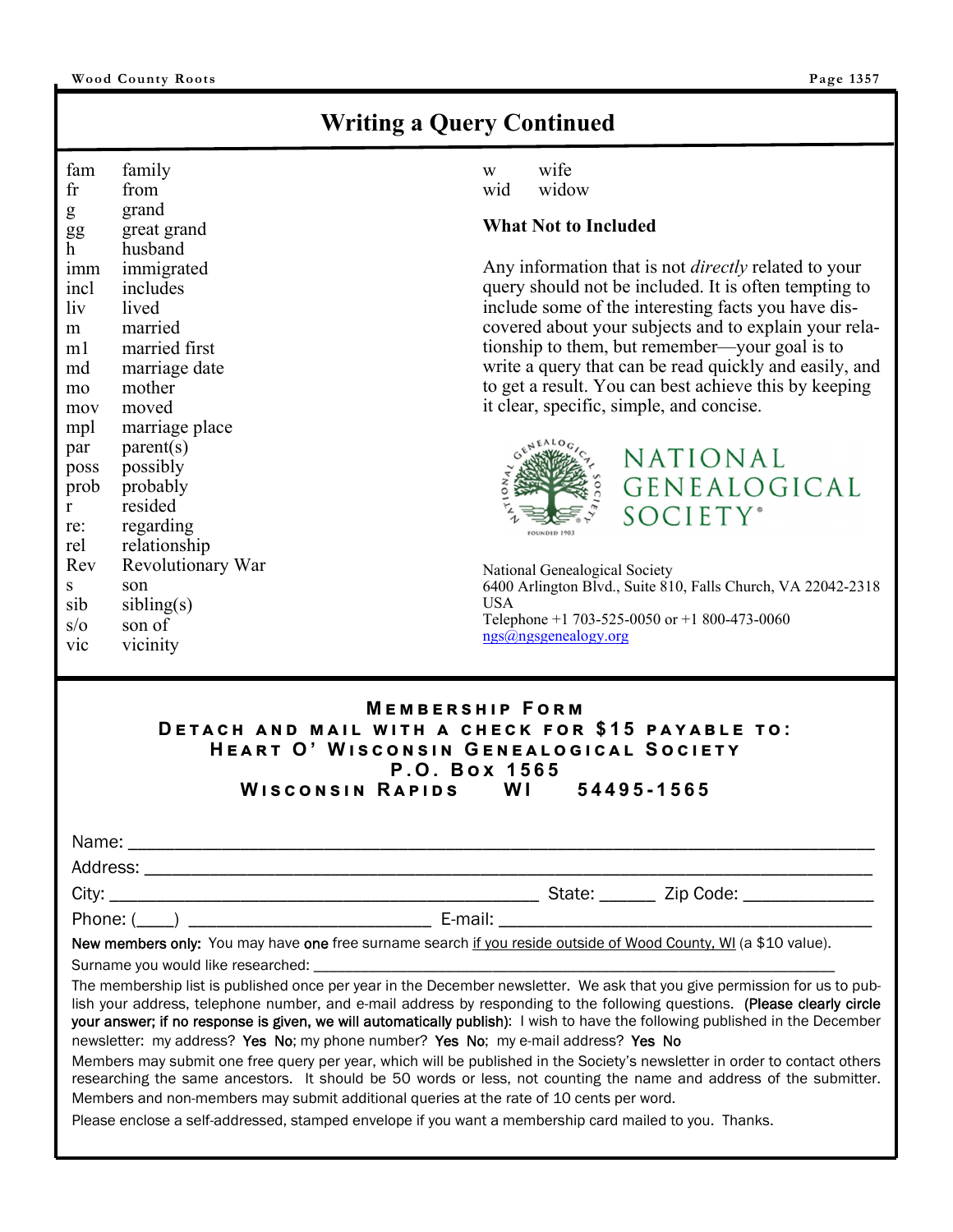# $CALENDAR$  OF EVENTS

*March 20, 2021 Not planned* 

*April 9 & 10, 2021 Gene-A-Rama WSGS virtual seminar.* 

*April 17, 2021 TBA* 

*May 15, 2021 TBA* 

*June 19, 2021 TBA* 

*Membership note:* 

*Due to the Pandemic Meetings are cancelled temporarily, but when they do resume we will follow the regular day and time.* 

*The third Saturday of the month from August through June (skipping January). At 9:30 a.m. At McMillan Memorial Library As a committee we have changed our meeting date and time temporarily to see if attendance would rise. We are in need of encouraging new members and activity from members who are in the Wisconsin Rapids Area.* 

*We would like your input. You can email, or mail our President.* 

*Email:* info@howgs.org

*U.S Mail : Heart O' Wisconsin Genealogical Society P.O. Box 1565 Wisconsin Rapids, Wisconsin 54495-1565*

*Look for us on Facebook.com* 

*Heart O' Wisconsin Genealogical Society.* 

*It is a now an open group so please check it out.*